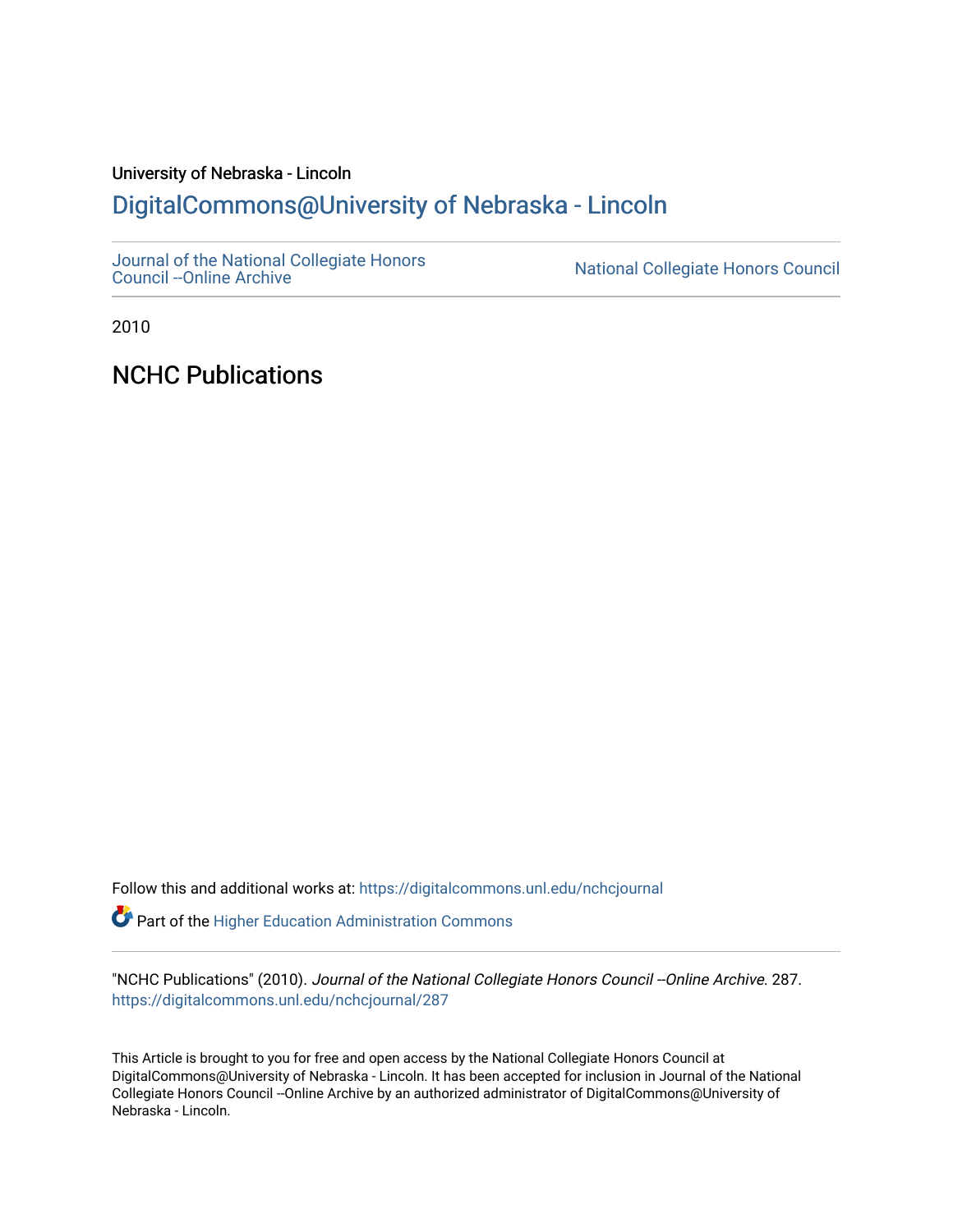

The official guide to NCHC member institutions has a new name, a new look, and expanded information!

- Peter Sederberg's essay on honors colleges brings readers up to date on how they differ from honors programs.
- Lydia Lyons' new essay shows how two-year honors experiences can benefit students and lead them to great choices in completing the bachelor's degree and going beyond.
- Kate Bruce adds an enriched view of travels with honors students.

These and all the other helpful essays on scholarships, community, Honors Semesters, parenting, and partnerships make the 4th edition a must in your collection of current honors reference works. *This book is STILL the only honors guide on the market*, and it is your best tool for networking with local high schools and community colleges as well as for keeping your administration up to date on what your program offers.

*Peterson's Smart Choices* retails for \$29.95. **NCHC members may order copies for only \$20 each (a 33% savings) and get free shipping!** Send check or money order payable to NCHC to: NCHC, 1100 NRC-UNL, 540 N. 16th St., Lincoln, NE 68588-0627. Or call (402) 472-9150 to order with a credit card.

JOURNAL OF THE NATIONAL COLLEGIATE HONORS COUNCIL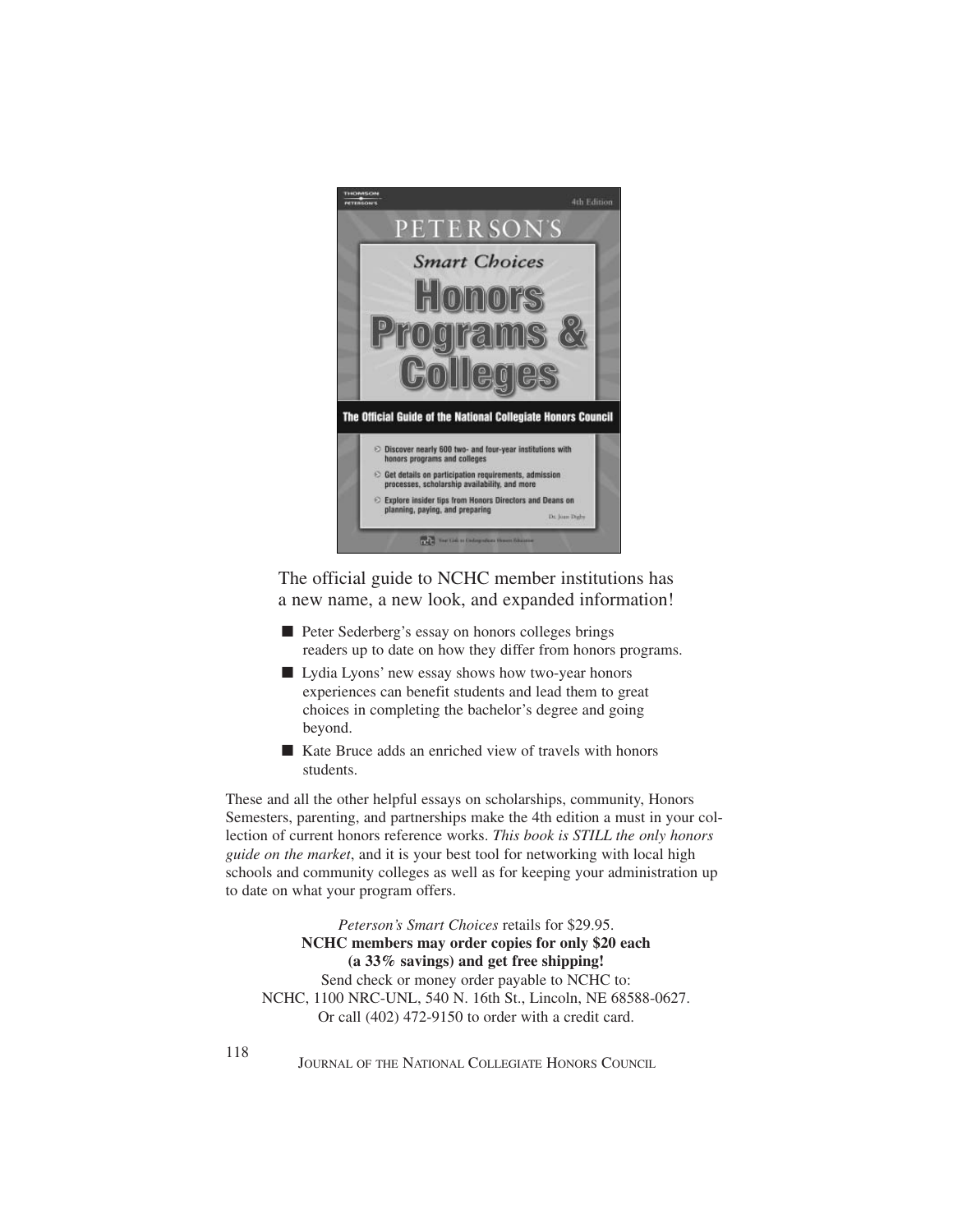## **NCHC PUBLICATION ORDER FORM**

Purchases may be made by calling (402) 472-9150, emailing nchc@unlserve.unl.edu, visiting our website at www.nchchonors.org, or mailing a check or money order payable to: NCHC • University of Nebraska-Lincoln • 1100 Neihardt Residence Center • 540 N. 16th Street • Lincoln, NE 68588-0627.

FEIN 52–1188042

|                                                                                             | Member  | Non-<br>Member | No. of<br>Copies | Amount<br>This Item |
|---------------------------------------------------------------------------------------------|---------|----------------|------------------|---------------------|
| Monographs:                                                                                 |         |                |                  |                     |
| Beginning in Honors: A Handbook (4th Ed.)                                                   | \$25.00 | \$45.00        |                  |                     |
| Fundrai\$ing for Honor\$: A Handbook                                                        | \$25.00 | \$45.00        |                  |                     |
| A Handbook for Honors Administrators                                                        | \$25.00 | \$45.00        |                  |                     |
| Honors Composition: Historical Perspectives<br>and Contemporary Practices                   | \$25.00 | \$45.00        |                  |                     |
| Setting the Table for Diversity                                                             | \$25.00 | \$45.00        |                  |                     |
| Shatter the Glassy Stare: Implementing<br>Experiential Learning in Higher Education         | \$25.00 | \$45.00        |                  |                     |
| Teaching and Learning in Honors                                                             | \$25.00 | \$45.00        |                  |                     |
| Journals & Other Publications:                                                              |         |                |                  |                     |
| Journal of the National Collegiate Honors<br>Council (JNCHC) Specify Vol/Issue _____/ _____ | \$25.00 | \$45.00        |                  |                     |
| Honors in Practice (HIP) Specify Vol ____                                                   | \$25.00 | \$45.00        |                  |                     |
| Peterson's Smart Choices (The official<br>NCHC guide to Honors Programs & Colleges)         | \$20.00 | \$29.95        |                  |                     |
| Apply a 20% discount if 10+ copies are purchased.                                           |         |                |                  |                     |
| Name                                                                                        |         |                |                  |                     |
| Institution                                                                                 |         |                |                  |                     |
| Address                                                                                     |         |                |                  |                     |

City, State, Zip \_\_\_\_\_\_\_\_\_\_\_\_\_\_\_\_\_\_\_\_\_\_\_\_\_\_\_\_\_\_\_\_\_\_\_\_\_\_\_\_\_\_\_\_\_\_\_\_\_\_\_\_\_\_\_\_\_\_ Phone Fax Email Phone Fax Email Phone Fax Email Phone Fax Email  $\sim$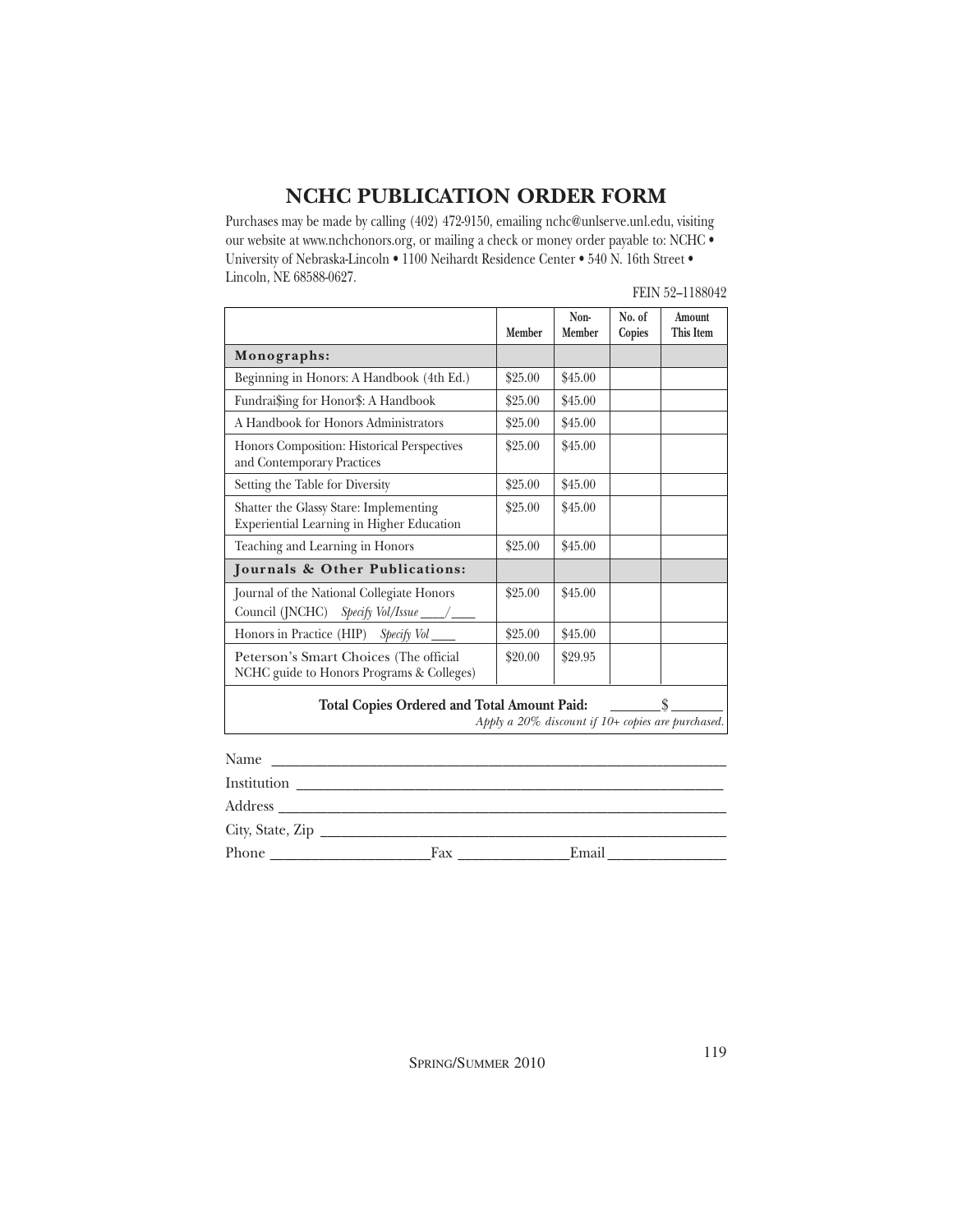## **NATIONAL COLLEGIATE HONORS COUNCIL MONOGRAPHS & JOURNALS**

*Beginning in Honors: A Handbook* by Samuel Schuman (Fourth Edition, 2006, 80pp). Advice on starting a new honors program. Covers budgets, recruiting students and faculty, physical plant, administrative concerns, curriculum design, and descriptions of some model programs.

*Fundrai\$ing for Honor\$: A Handbook* by Larry R. Andrews (2009, 160pp). Offers information and advice on raising money for honors, beginning with easy first steps and progressing to more sophisticated and ambitious fundraising activities.

*A Handbook for Honors Administrators* by Ada Long (1995, 117pp). Everything an honors administrator needs to know, including a description of some models of honors administration.

Honors Composition: Historical Perspectives and Contemporary Practices by Annmarie Guzy (2003, 182pp). Parallel historical developments in honors and composition studies; contemporary honors writing projects ranging from admission essays to theses as reported by over 300 NCHC members.

*Setting the Table for Diversity* edited by Lisa L. Coleman and Jonathan D. Kotinek (2010, 288pp). This collection of essays provides definitions of diversity in honors, explores the challenges and opportunities diversity brings to honors education, and depicts the transformative nature of diversity when coupled with equity and inclusion. These essays discuss African American, Latina/o, international, and first-generation students as well as students with disabilities. Other issues include experiential and service learning, the politics of diversity, and the psychological resistance to it. Appendices relating to NCHC member institutions contain diversity statements and a structural diversity survey.

**Shatter the Glassy Stare: Implementing Experiential Learning in Higher Education** edited by Peter A. Machonis (2008, 160pp). A companion piece to *Place as Text*, focusing on recent, innovative applications of City as  $Text^{\mathbb{M}}$  teaching strategies. Chapters on campus as text, local neighborhoods, study abroad, science courses, writing exercises, and philosophical considerations, with practical materials for instituting this pedagogy.

*Teaching and Learning in Honors* edited by Cheryl L. Fuiks and Larry Clark (2000, 128pp). Presents a variety of perspectives on teaching and learning useful to anyone developing new or renovating established honors curricula.

*Journal of the National Collegiate Honors Council* **(***JNCHC***)** is a semi-annual periodical featuring scholarly articles on honors education. Articles may include analyses of trends in teaching methodology, articles on interdisciplinary efforts, discussions of problems common to honors programs, items on the national higher education agenda, and presentations of emergent issues relevant to honors education.

*Honors in Practice* **(***HIP***)** is an annual journal that accommodates the need and desire for articles about nuts-and-bolts practices by featuring practical and descriptive essays on topics such as successful honors courses, suggestions for out-of-class experiences, administrative issues, and other topics of interest to honors administrators, faculty, and students.